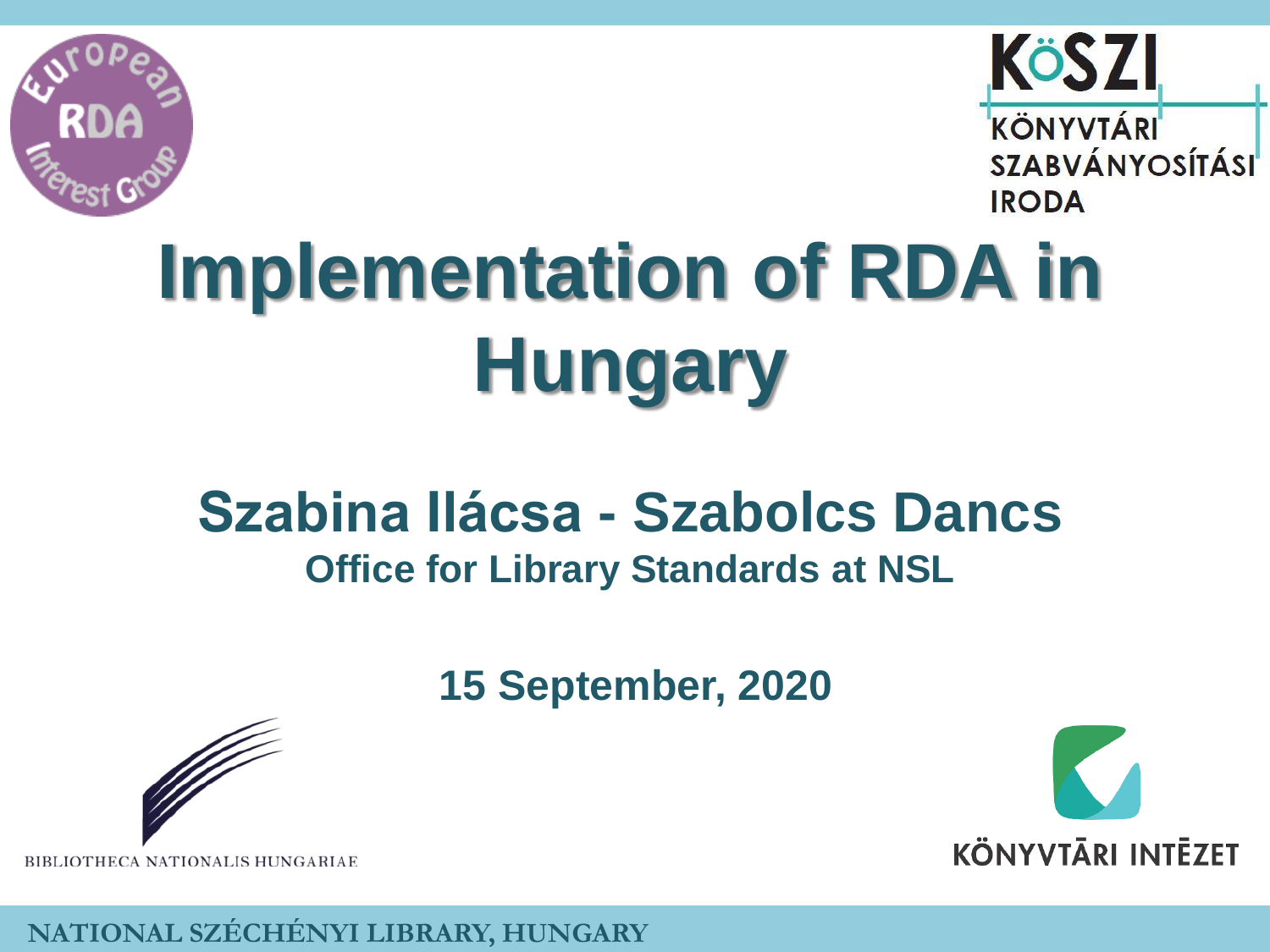#### **Hungary's library landscape**

- Library standardization was abandoned for 10 years
- Changing library role not everyone had found its new place yet
- Professional development is not in the corporate culture



BIBLIOTHECA NATIONALIS HUNGARIAE

**CSA - SZABOLCS DANCS, OFFICE FOR LIBRARY STANDARDS AT NSL VAL ANNUAL EURIG MEETING 2020 15 SEPTEMBER 2020**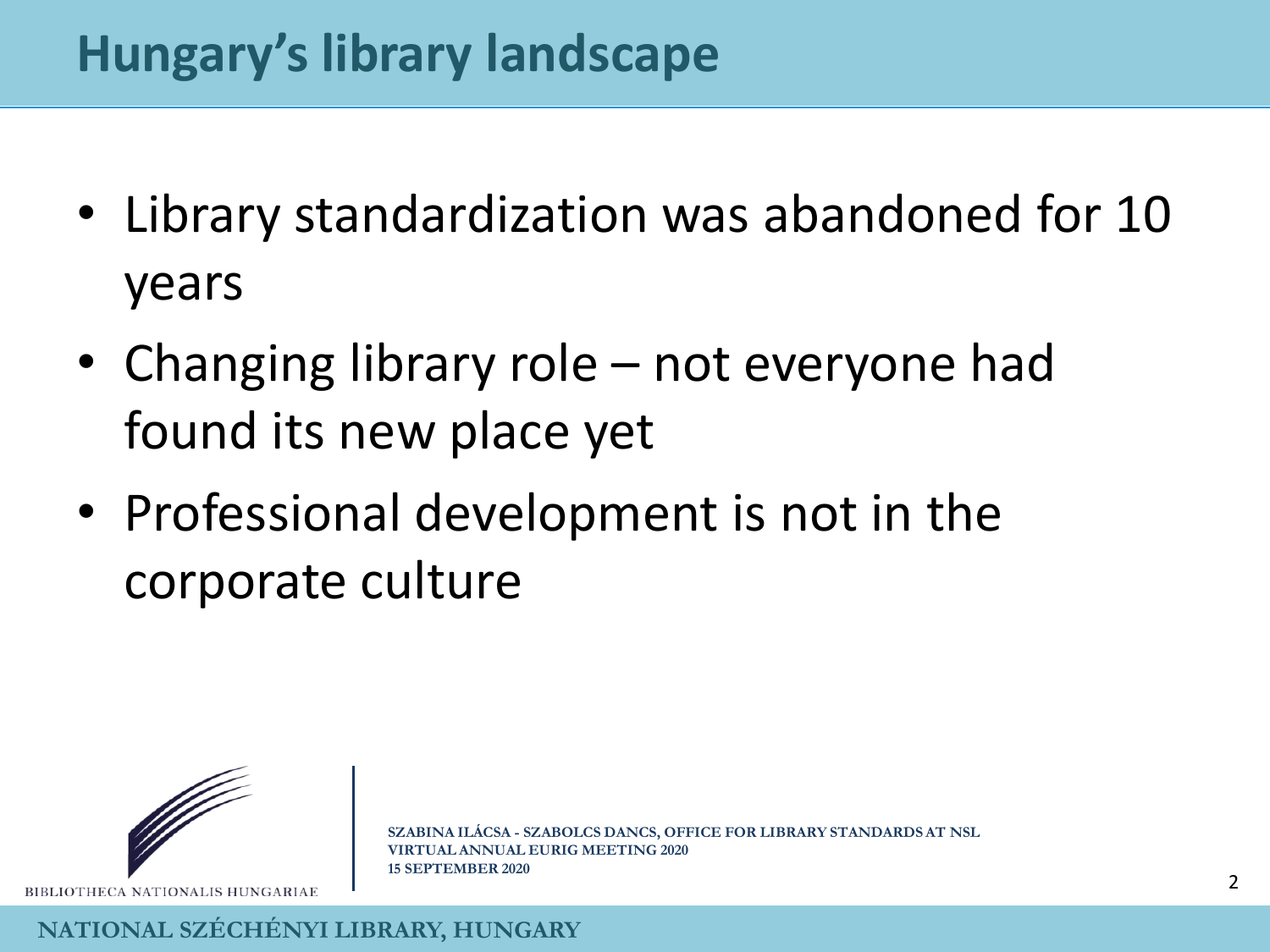2011-2014: director of Collection Development 2012: a statement on the intention of NSL to change for MARC 21 (from HUMARC) (initiated and phrased by me) 2015: a new role – chief advisor responsible for standardisation and copyright issues

*RDA: review of international best practices, collecting pros and cons, etc.*

#### $\leftarrow$   $\rightarrow$

*a clear statement on RDA as international standard for cataloguing by IFLA was awaited by a part of the management*



BIBLIOTHECA NATIONALIS HUNGARIAE

**SZABINA ILÁCSA - SZABOLCS DANCS, OFFICE FOR LIBRARY STANDARDS AT NSL VAL ANNUAL EURIG MEETING 2020 15 SEPTEMBER 2020**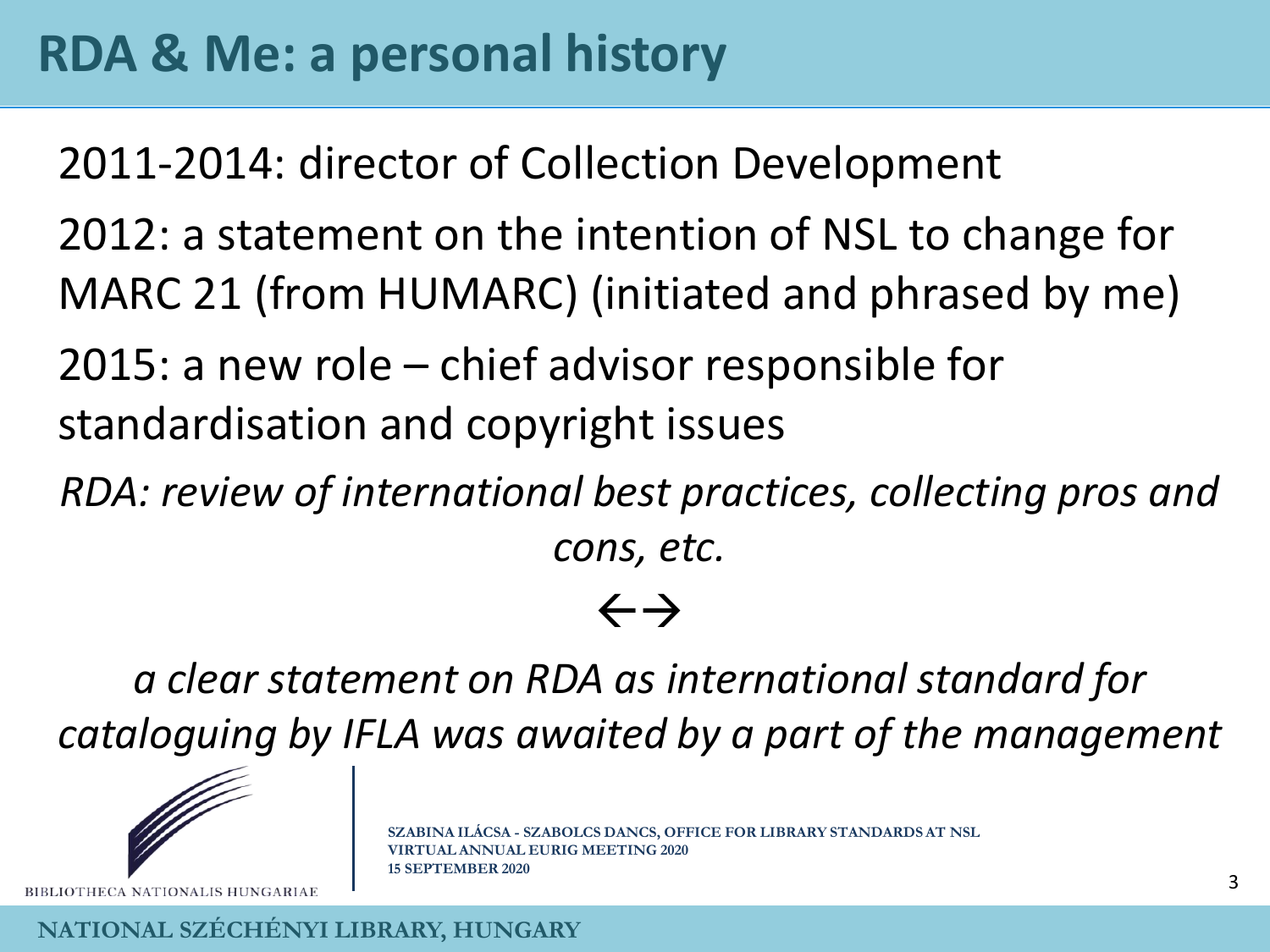2015: National Library Standardisation Committee – *Work Plan for 2015-2020*

- No official (explicit) decision about opting for RDA
- Instead:
	- involving launching a project for implementation of RDA in Work Plan of National Library Standardisation Committee
	- including RDA-compliance when complying the list of requirements for the new national library services platform (to develop under the egis of NSL)



**SZABINA ILÁCSA - SZABOLCS DANCS, OFFICE FOR LIBRARY STANDARDS AT NSL AL ANNUAL EURIG MEETING 2020 15 SEPTEMBER 2020**

BIBLIOTHECA NATIONALIS HUNGARIAE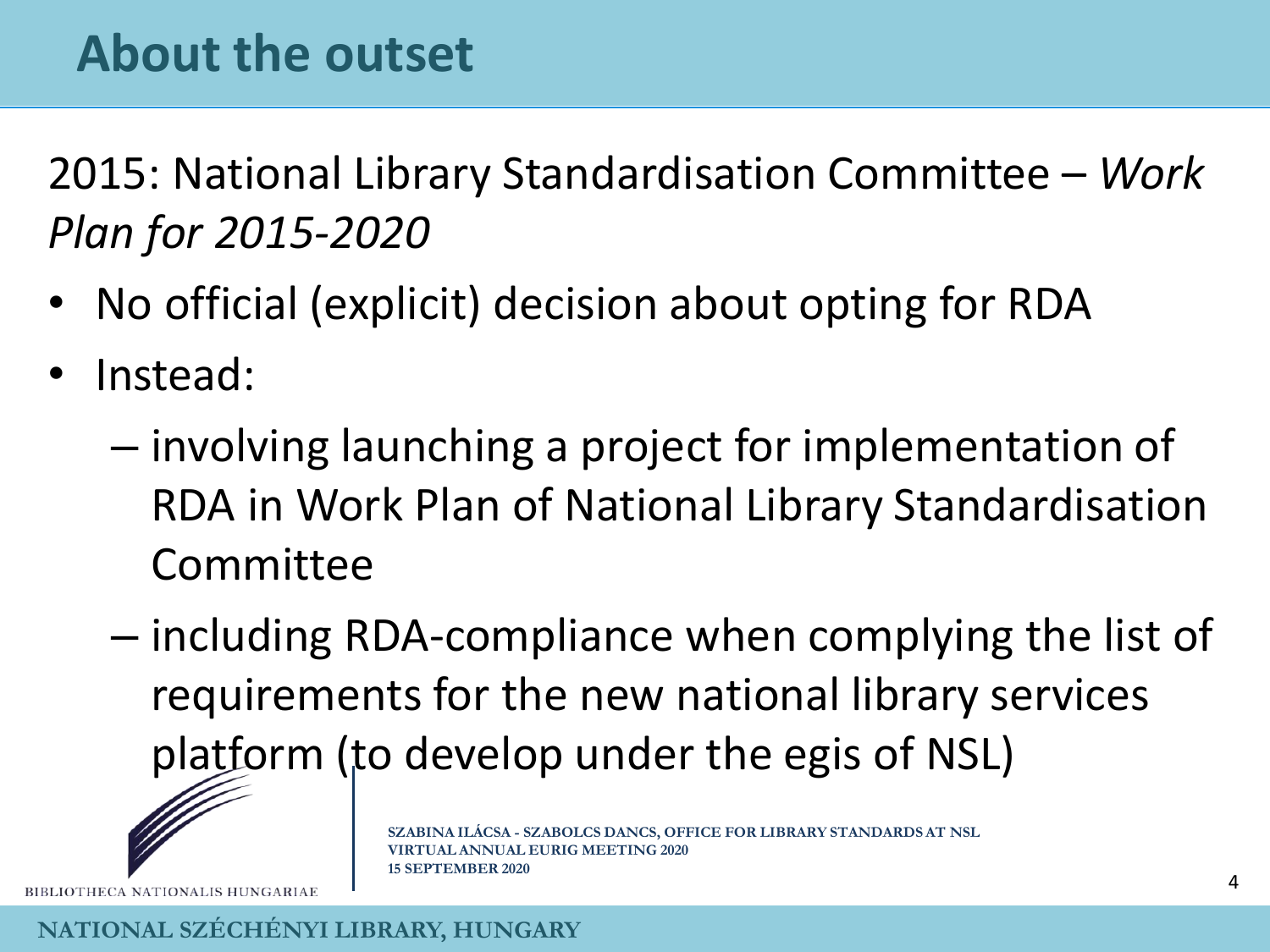- "Tuning to RDA" seminars
- Mini-projects with pre-3R RDA
- Commonly understandable version of the most important concepts  $\rightarrow$  Introduction to metadata course
- Cooperation with the webarchive project
- How to create application profiles? in a workshop format



OTHECA NATIONALIS HUNGARIAE

**ANNUAL EURIG MEETING 2020 15 SEPTEMBER 2020**

**SZABINA ILÁCSA - SZABOLCS DANCS, OFFICE FOR LIBRARY STANDARDS AT NSL**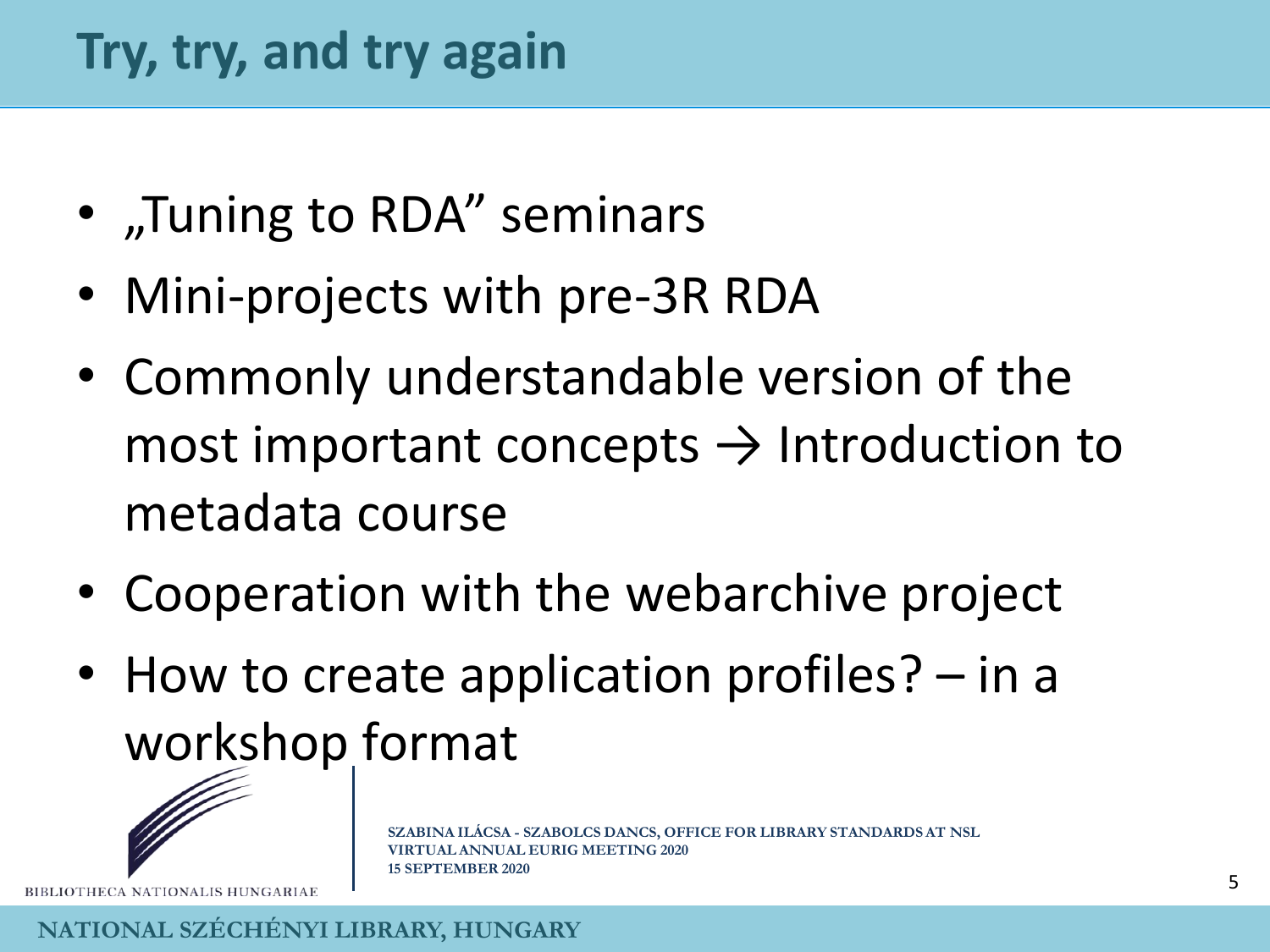### **A new hope**

2020: New management – new organizational background

*Office for Library Standards* was established in the framework of national library

*Digital Humanities Center* was created in the

framework of



Transforming RDA-HU:

*RDA-HU Interest Group* & *RDA-HU WG*



BIBLIOTHECA NATIONALIS HUNGARIAE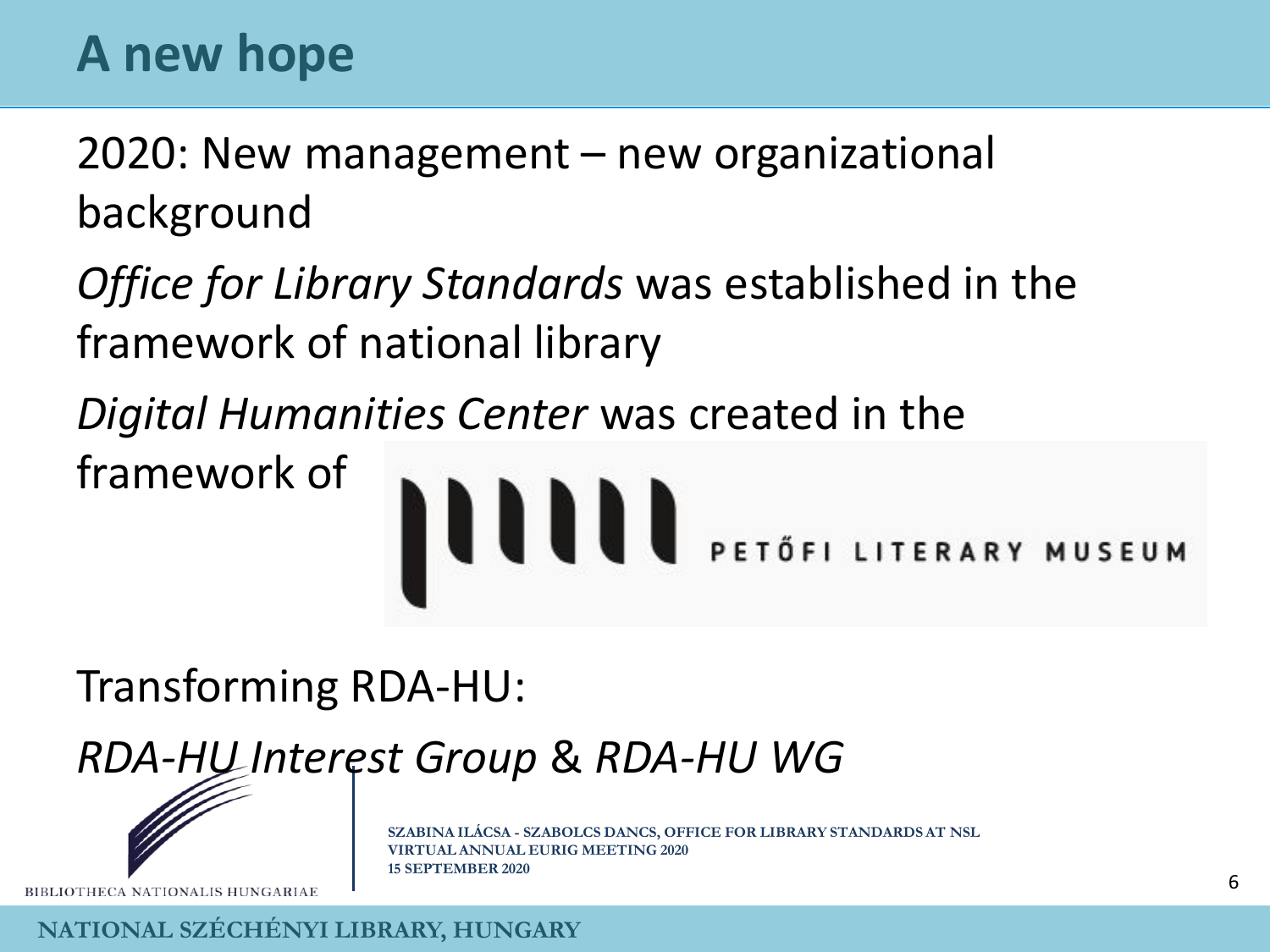## **Schedule (2020)**

- propositions to prepare your database for implementing RDA:
	- 1. theoretical introduction, RDA-compliance
	- 2. use of new data fields in MARC 21 to support RDA-compliance
	- 3. content rules
- pilot projects: implementation in various system environments (acc. to diff. RDA implementation scenarios) – Hunteka, Koha
- translation of element sets (incl. review)
- e-learning material (LRM, RDA introduction mainly rewritten)
- proposal for using METS (in the spirit of LRM)
- metadata scheme proposal for webarchives
- system of IRIs/URIs in the National Namespace



BIBLIOTHECA NATIONALIS HUNGARIAE

**SZABINA ILÁCSA - SZABOLCS DANCS, OFFICE FOR LIBRARY STANDARDS AT NSL VAL ANNUAL EURIG MEETING 2020 15 SEPTEMBER 2020**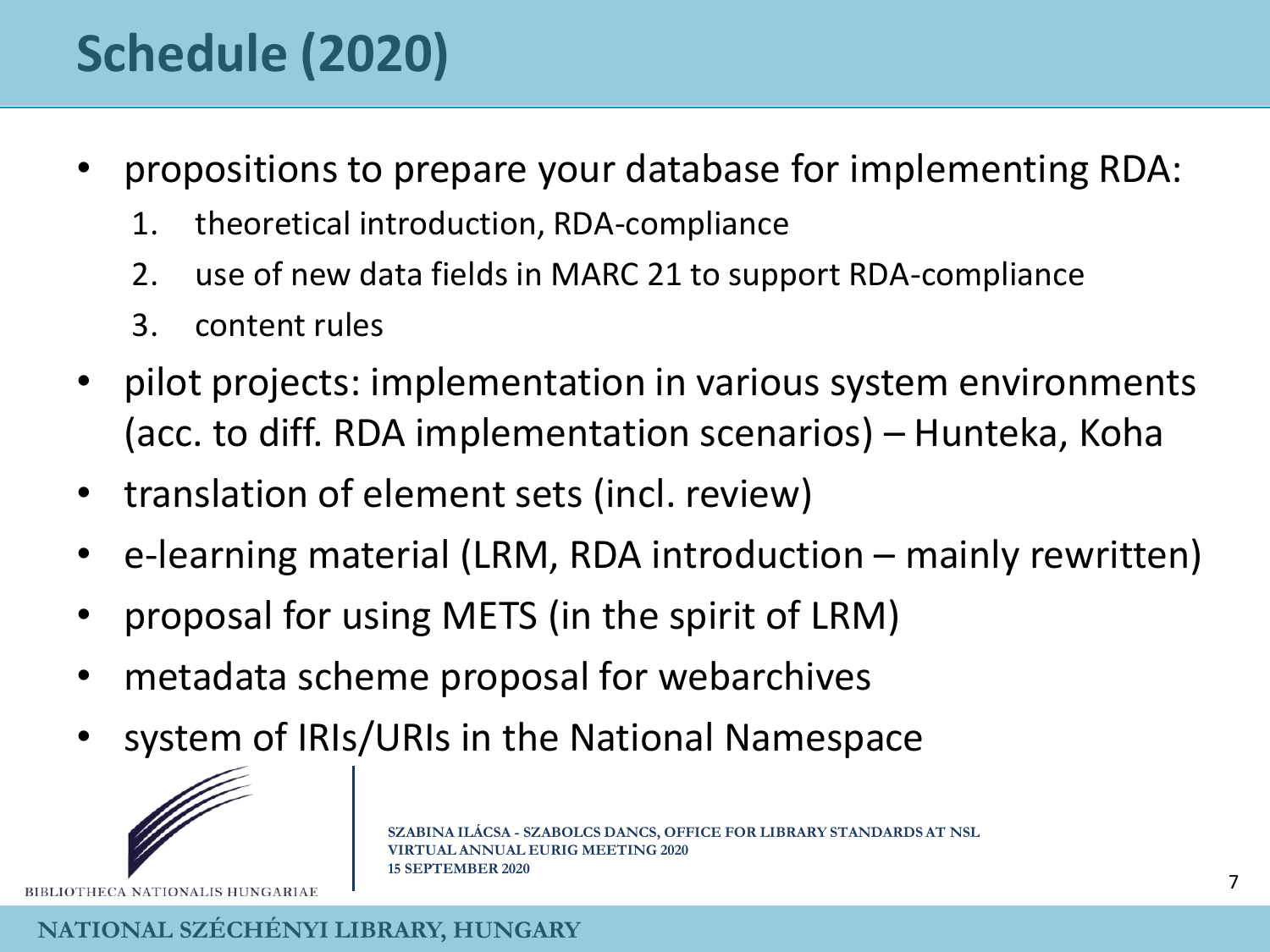### **Schedule (2021)**

- translation of RDA Toolkit content (incl. review)
- trainings (focusing on LRM)
- theoretical basic materials on implementation (launched)
- application profile
- standards analysis (launched)
- Building a glossary (coop. with MulDiCat)



BIBLIOTHECA NATIONALIS HUNGARIAE

**SXA - SZABOLCS DANCS, OFFICE FOR LIBRARY STANDARDS AT NSL VAL ANNUAL EURIG MEETING 2020 15 SEPTEMBER 2020**